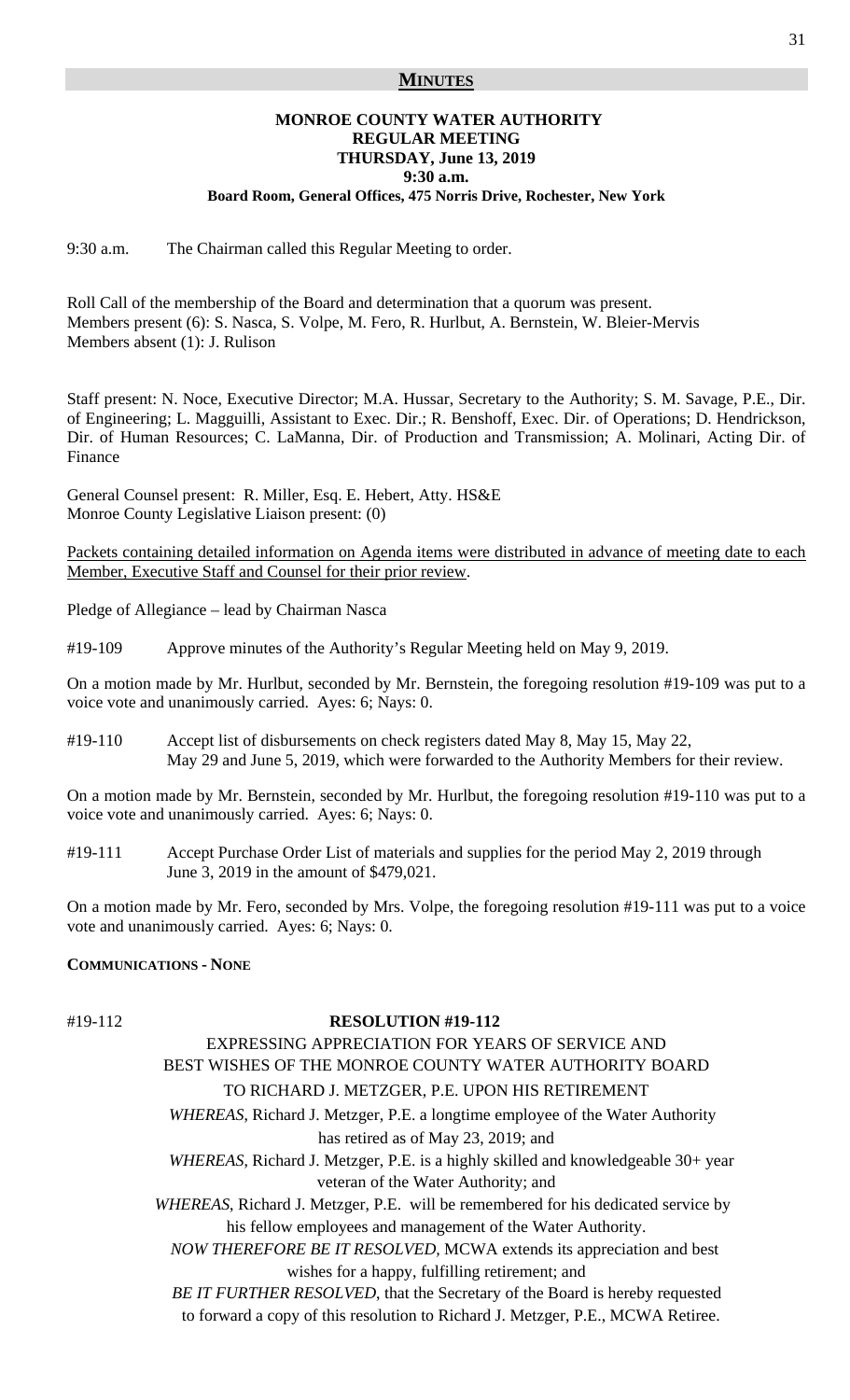## MONROE COUNTY WATER AUTHORITY REGULAR MEETING – June 13, 2019

On a motion made by Mr. Hurlbut, seconded by Mr. Bernstein, the foregoing resolution #19-112 was duly put to a vote on roll call and unanimously carried. Ayes: 6 (S. Nasca, S. Volpe, M. Fero, R. Hurlbut, A. Bernstein, W. Bleier-Mervis,); Nays: 0.

#19-113 Confirm the following personnel appointment pending approval and pursuant to the Rules and Regulations of the Monroe County Civil Service Commission:

> **Title Change of Michael DiGrazio** from Heavy Motor Equipment Operator to the title of Utility Worker effective May 20, 2019 at Salary Schedule 4, Group 3, Step 1.

On a motion made by Ms. Mervis, seconded by Mrs. Volpe, the foregoing resolution #19-113 was duly put to a vote on roll call and unanimously carried. Ayes: 6 (S. Nasca, S. Volpe, M. Fero, R. Hurlbut, A. Bernstein, W. Bleier-Mervis,); Nays: 0.

#19-114 Confirm the following personnel appointment pending approval and pursuant to the Rules and Regulations of the Monroe County Civil Service Commission:

> **Provisional Appointment of Jeffrey Korber** to the title of Engineering Technician, effective July 1, 2019 at Salary Schedule 5, Group 4, Step 1.

On a motion made by Mr. Bernstein, seconded by Mr. Hurlbut the foregoing resolution #19-114 was duly put to a vote on roll call and unanimously carried. Ayes: 6 (S. Nasca, S. Volpe, M. Fero, R. Hurlbut, A. Bernstein, W. Bleier-Mervis,); Nays: 0.

#19-115 Confirm the following personnel appointment pending approval and pursuant to the Rules and Regulations of the Monroe County Civil Service Commission:

> **Promotional Appointment of Sean Ramsey** to the title of Distribution Maintenance Mechanic, effective June 17, 2019 at Salary Schedule 4, Group 6, Step 7.

On a motion made by Mr. Bernstein, seconded by Mr. Fero, the foregoing resolution #19-115 was duly put to a vote on roll call and unanimously carried. Ayes: 6 (S. Nasca, S. Volpe, M. Fero, R. Hurlbut, A. Bernstein, W. Bleier-Mervis,); Nays: 0.

#19-116 Confirm the following personnel appointment pending approval and pursuant to the Rules and Regulations of the Monroe County Civil Service Commission:

> **Promotional Appointment of Jeffrey Dewey** to the title of Distribution Maintenance Mechanic, effective June 17, 2019 at Salary Schedule 4, Group 6, Step 6.

On a motion made by Ms. Mervis, seconded by Mrs. Volpe, the foregoing resolution #19-116 was duly put to a vote on roll call and unanimously carried. Ayes: 6 (S. Nasca, S. Volpe, M. Fero, R. Hurlbut, A. Bernstein, W. Bleier-Mervis,); Nays: 0.

#19-117 Confirm the following personnel appointment pending approval and pursuant to the Rules

and Regulations of the Monroe County Civil Service Commission:

**Promotional Appointment of Jason Hanlon** to the title of Distribution Maintenance Mechanic, effective June 17, 2019 at Salary Schedule 4, Group 6, Step 7.

On a motion made by Mr. Bernstein, seconded by Mr. Hurlbut, the foregoing resolution #19-117 was duly put to a vote on roll call and unanimously carried. Ayes: 6 (S. Nasca, S. Volpe, M. Fero, R. Hurlbut, A. Bernstein, W. Bleier-Mervis,); Nays: 0.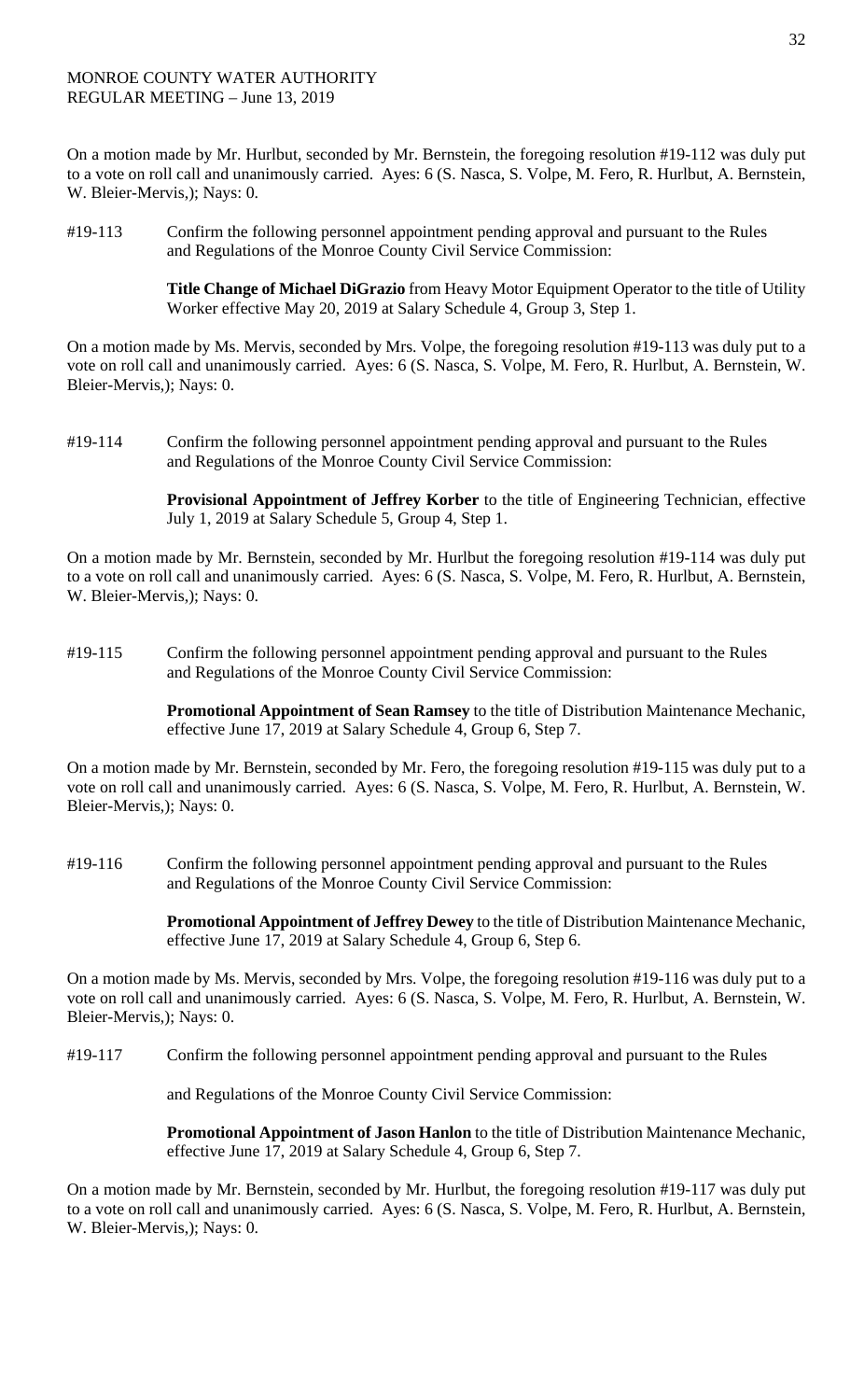#19-118 Confirm the following personnel appointment pending approval and pursuant to the Rules and Regulations of the Monroe County Civil Service Commission:

> **Appointment of Joshua Stirk to the title of Laborer** in the Facilities, Fleet and Operations Department working with Distribution Maintenance effective July 1, 2019 at Schedule 4, Group 1, Step 1.

On a motion made by Mr. Fero, seconded by Mr. Bernstein, the foregoing resolution #19-118 was duly put to a vote on roll call and unanimously carried. Ayes: 6 (S. Nasca, S. Volpe, M. Fero, R. Hurlbut, A. Bernstein, W. Bleier-Mervis,); Nays: 0.

#19-119 Confirm the following personnel appointment pending approval and pursuant to the Rules and Regulations of the Monroe County Civil Service Commission:

> **Probationary Promotion of Ulysses Ashburn** to the title of Senior Construction Inspector, effective June 17, 2019 at Salary Schedule 5, Group 4, Step 9.

On a motion made by Mr. Hurlbut, seconded by Mr. Bernstein, the foregoing resolution #19-119 was duly put to a vote on roll call and unanimously carried. Ayes: 6 (S. Nasca, S. Volpe, M. Fero, R. Hurlbut, A. Bernstein, W. Bleier-Mervis,); Nays: 0.

#19-120 Confirm the following personnel appointment pending approval and pursuant to the Rules and Regulations of the Monroe County Civil Service Commission:

> **Appointment of Daniel Austin** to the title of Laborer in the Facilities, Fleet and Operations Department at an hourly rate of \$17.14 effective June 10, 2019. This Resolution supersedes Resolution #19-094 (ref: 5/9/19).

On a motion made by Mr. Bernstein, seconded by Mr. Fero, the foregoing resolution #19-120 was duly put to a vote on roll call and unanimously carried. Ayes: 6 (S. Nasca, S. Volpe, M. Fero, R. Hurlbut, A. Bernstein, W. Bleier-Mervis,); Nays: 0.

For item #19-121, Mr. Savage briefed the Members for authorization on this unit-price contract award. He provided a detailed summary overview on the scope and location of the project in the Town of Sweden, and addressed questions relating to pipe size, material and life expectancy. He also indicated that Villager Construction, Inc. has successfully completed work for the Authority in the past**.** 

#19-121 **Authorize the award of a unit price contract** for the Lake Road & White Road Water Main Replacement – Rebid to the low, responsive, responsible bidder, Villager Construction, Inc., in the bid amount of \$1,298,154.

On a motion made by Mrs. Volpe, seconded by Mr. Fero, the foregoing resolution #19-121 was duly put to a vote on roll call and unanimously carried. Ayes: 6 (S. Nasca, S. Volpe, M. Fero, R. Hurlbut, A. Bernstein, W. Bleier-Mervis,); Nays: 0.

Mr. Benshoff addressed the Board on item #19-122 for purchase authorization utilizing the Monroe County Contract. He indicated the ready mix concrete is used throughout the year on an as needed basis.

#19-122 **Authorize the purchase of Concrete Mixes Delivered** (Delivered Concrete to various sites as needed) utilizing Monroe County Contract – Concrete Mixes Delivered – Contract No. 0414-18, #4700007454 (currently held by Manitou Concrete) for an estimated amount of \$50,000 through the contract period ending April 30, 2020.

On a motion made by Mr. Bernstein, seconded by Ms. Mervis, the foregoing resolution #19-122 was duly put to a vote on roll call and unanimously carried. Ayes: 6 (S. Nasca, S. Volpe, M. Fero, R. Hurlbut, A. Bernstein, W. Bleier-Mervis,); Nays: 0.

For item #19-123, Mr. Benshoff again addressed the Board for authorization in utilizing this Monroe County Contract for routine and emergency tree service. He indicated work to be performed will be as needed and that Terry Tree Service has provided these services to the Authority in the past.

#19-123 **Authorize the use of Monroe County Contract – Tree Removal, Tree Trimming & Stump Removal Services** Contract No. BP-0314-19 #4700007518 (currently held by Terry Tree Service) for routine and emergency tree services as needed, for an approximate cost of \$75,000 through the contract period ending April 30, 2020.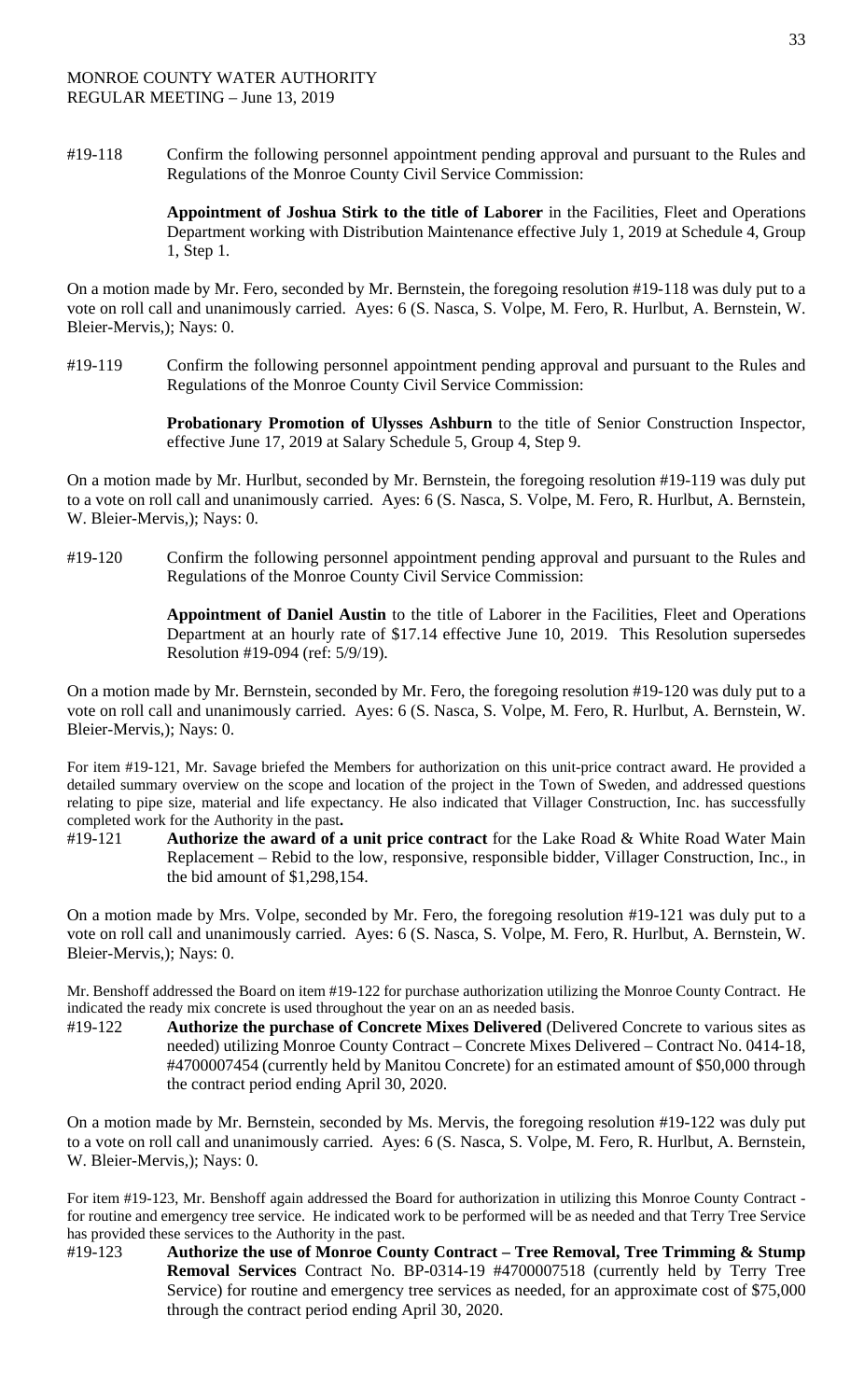## MONROE COUNTY WATER AUTHORITY REGULAR MEETING – June 13, 2019

On a motion made by Mr. Bernstein, seconded by Mr. Hurlbut, the foregoing resolution #19-123 was duly put to a vote on roll call and unanimously carried. Ayes: 6 (S. Nasca, S. Volpe, M. Fero, R. Hurlbut, A. Bernstein, W. Bleier-Mervis,); Nays: 0.

Mr. Benshoff explained to the Board that item #19-124 requests authorization to purchase two (2) Knapheide Line Bodies that will be installed on two (2) existing Authority crew trucks. This purchase of Line Bodies only versus two (2) total vehicle replacement purchases, would yield an overall cost savings of approximately \$190,000.

#19-124 **Authorize bid award for the purchase for two (2) new 2019 Knapheide Line Bodies**, from the low responsive, responsible bidder, CB Truck Bodies & Equipment in the bid amount, which includes the removal and disposal of old bodies and installation of new bodies, of \$102,108.

On a motion made by Mr. Hurlbut, seconded by Mrs. Volpe, the foregoing resolution #19-124 was duly put to a vote on roll call and unanimously carried. Ayes: 6 (S. Nasca, S. Volpe, M. Fero, R. Hurlbut, A. Bernstein, W. Bleier-Mervis,); Nays: 0.

For item #19-125, Mr. LaManna addressed the Members on this unit price contract, explaining that sodium permanganate is used to control zebra mussels at the Webster Lake Water Pump Station. He indicated that there were 2-bidders and that Shannon Chemical is a new supplier to the Authority.

#19-125 **Authorize the award of a unit price contract for Sodium Permanganate** to the low responsive, responsible bidder, Shannon Chemical, in the bid amount of \$7.77/gallon for a oneyear term with the option to extend for four additional one-year terms if mutually agreeable with a price escalation of no more than 3% per year of extension.

On a motion made by Mr. Bernstein, seconded by Mr. Hurlbut, the foregoing resolution #19-125 was duly put to a vote on roll call and unanimously carried. Ayes: 6 (S. Nasca, S. Volpe, M. Fero, R. Hurlbut, A. Bernstein, W. Bleier-Mervis,); Nays: 0.

#19-126 The Members of the Authority expressly make the following determinations for all awards of Procurement Contracts made during this meeting: (i) the proposed awardee has been found to be responsible; (ii) the proposed awardee complied with the State Finance Law provisions regarding Permissible Contacts (as defined in the Authority's Procurement Disclosure Policy); (iii) the proposed awardee has (or will prior to the final award being effective) complied with the State Finance Law provisions that require disclosure of all information required to be in the Authority's Solicitation Materials (as such term is defined in the Authority's Procurement Disclosure Policy); and (iv) the procurement process did not involve conduct that is prohibited by the Public Officers Law, the Authority's Procurement Disclosure Policy, and the Authority's Code of Ethics and Conflict of Interest Policies.

On a motion made by Mr. Bernstein, seconded by Mr. Fero, the foregoing resolution #19-126 was duly put to a vote on roll call and unanimously carried. Ayes: 6 (S. Nasca, S. Volpe, M. Fero, R. Hurlbut, A. Bernstein, W. Bleier-Mervis,); Nays: 0.

For item #19-127 Mr. LaManna informed the Board that the NYPA agreement is related to the proposed solar power project to be installed on MCWA property located in Penfield. NYPA services will include project planning and all project related advisory services. Mr. LaManna responded to follow up inquiries regarding agreement terms and conditions.

#19-127 **Authorize the Executive Director to enter into an Agreement with the New York Power Authority for Advisory Services** in connection with a proposed solar installation at MCWA's site at 2842 Penfield Road.

On a motion made by Mr. Hurlbut, seconded by Mr. Fero, the foregoing resolution #19-127 was duly put to a vote on roll call and unanimously carried. Ayes: 6 (S. Nasca, S. Volpe, M. Fero, R. Hurlbut, A. Bernstein, W. Bleier-Mervis,); Nays: 0.

#19-128 **Approve proposal as submitted by broker, Brown & Brown of NY, Inc.,** for renewals of Excess Liability insurance coverage policies for an estimated cost of \$98,000. The term for insurance coverage is July 1, 2019 through June 30, 2020.

On a motion made by Mr. Hurlbut, seconded by Mr. Bernstein, the foregoing resolution #19-128 was duly put to a vote on roll call and unanimously carried. Ayes: 6 (S. Nasca, S. Volpe, M. Fero, R. Hurlbut, A. Bernstein, W. Bleier-Mervis,); Nays: 0.